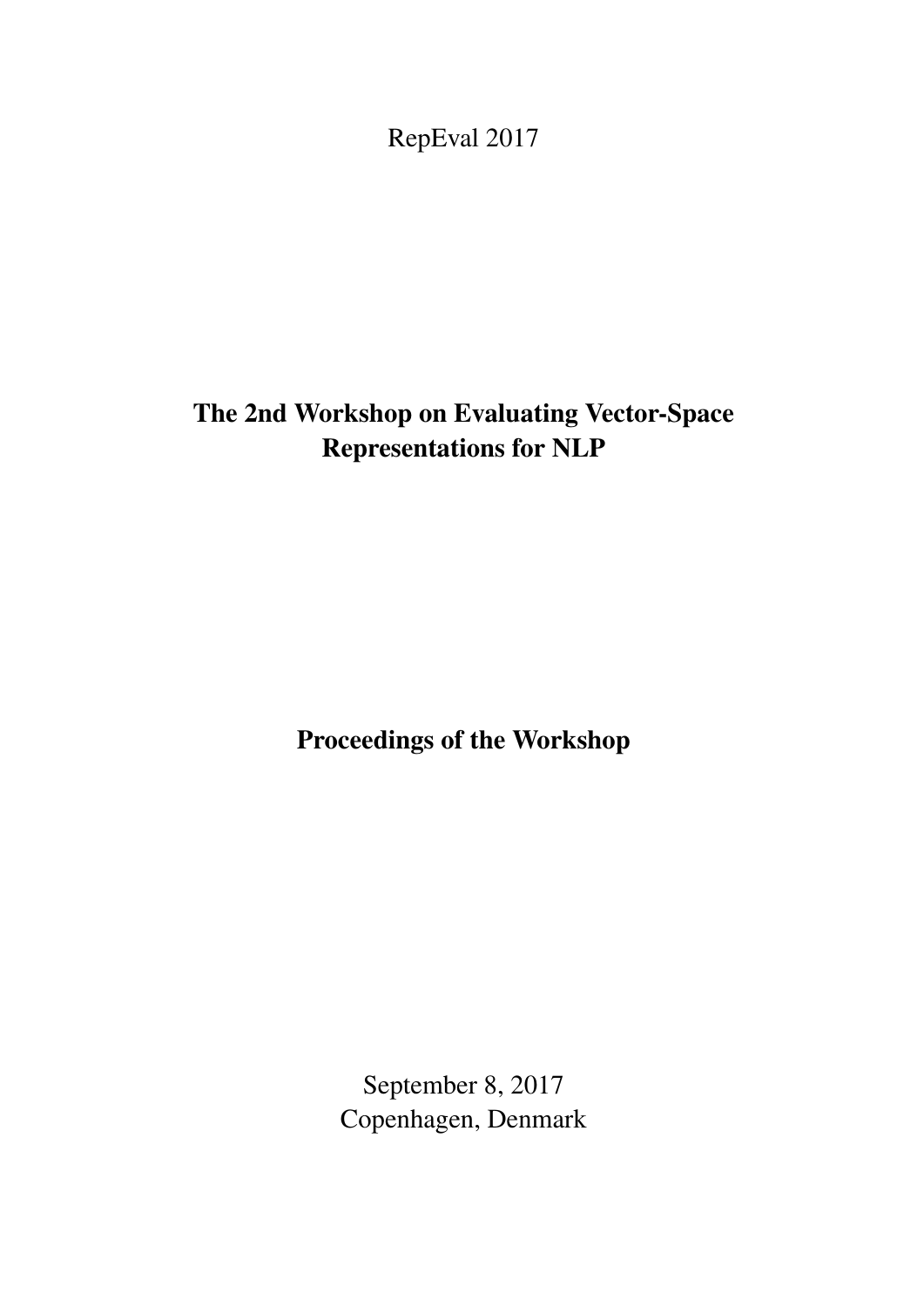c 2017 The Association for Computational Linguistics

Order copies of this and other ACL proceedings from:

Association for Computational Linguistics (ACL) 209 N. Eighth Street Stroudsburg, PA 18360 USA Tel: +1-570-476-8006 Fax: +1-570-476-0860 acl@aclweb.org

ISBN 978-1-945626-90-6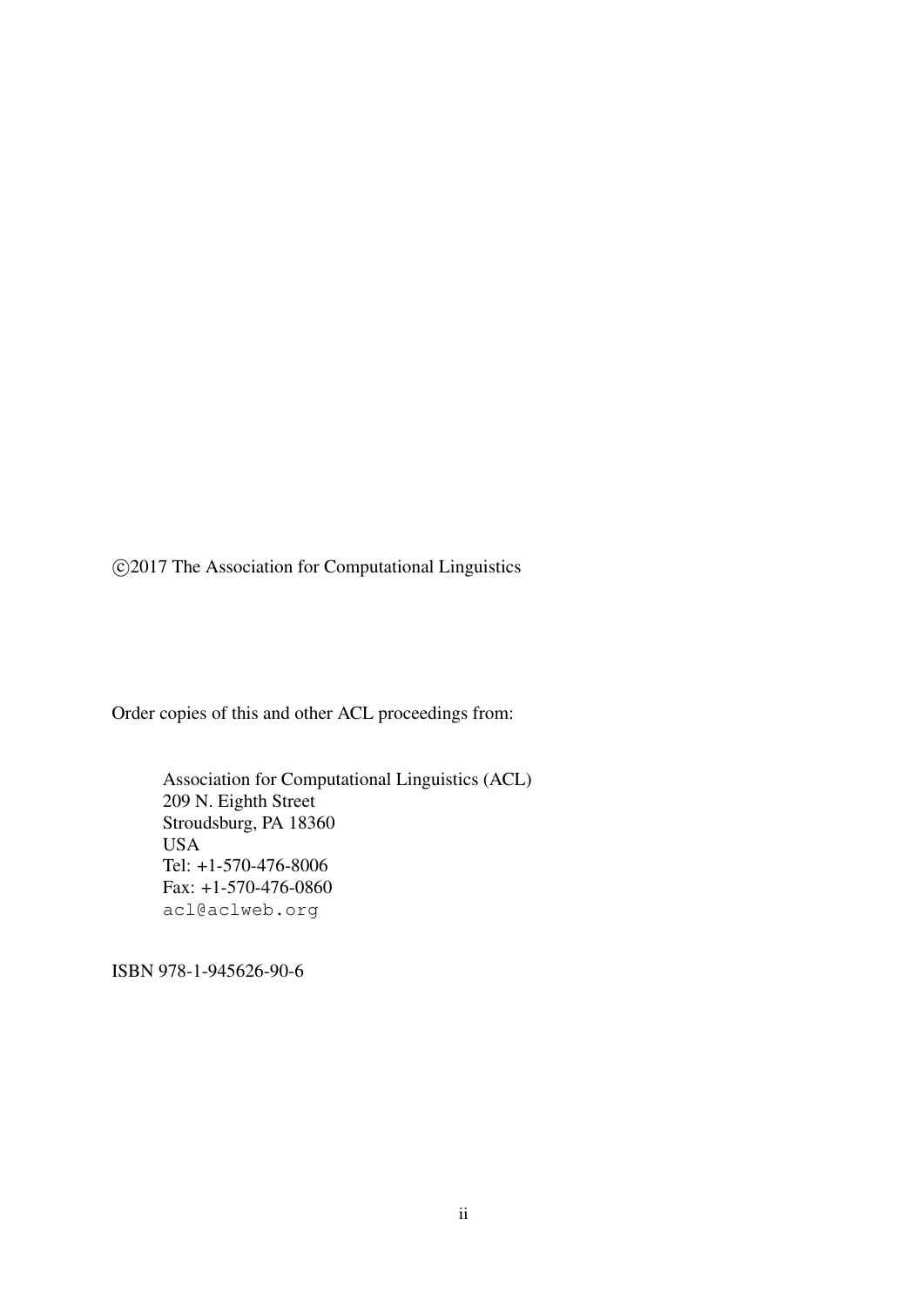## Introduction

This workshop deals with the evaluation of general-purpose vector representations for linguistic units (morphemes, words, phrases, sentences, etc). What distinguishes these representations (or embeddings) is that they are not trained with a specific application in mind, but rather to capture broadly useful features of the represented units. Another way to view their usage is through the lens of transfer learning: The embeddings are trained with one objective, but applied on others.

Evaluating general-purpose representation learning systems is fundamentally difficult. They can be trained on a variety of objectives, making simple intrinsic evaluations useless as a means of comparing methods. They are also meant to be applied to a variety of downstream tasks, which will place different demands on them, making no single extrinsic evaluation definitive. The best techniques for evaluating embedding methods in downstream tasks often require investing considerable time and resources in retraining large neural network models, making broad suites of downstream evaluations impractical. In many cases, especially for word-level embeddings, these constraints have led to the rise of dedicated evaluation tasks like similarity and analogy which are not directly related either to training objectives or to downstream tasks. Tasks like these can serve a valuable role in principle, but in practice performance on these tasks has not been highly predictive of downstream task performance.

This workshop aims foster discussion of these issues, and to support the search for high-quality general purpose representation learning techniques for NLP. The workshop will accept submissions through two tracks: a proposal track will showcase submitted proposals for new evaluation techniques, and a shared task will accept submissions of new general purpose sentence representation systems – for which standard evaluations are notably absent – which will be evaluated on a sentence understanding task.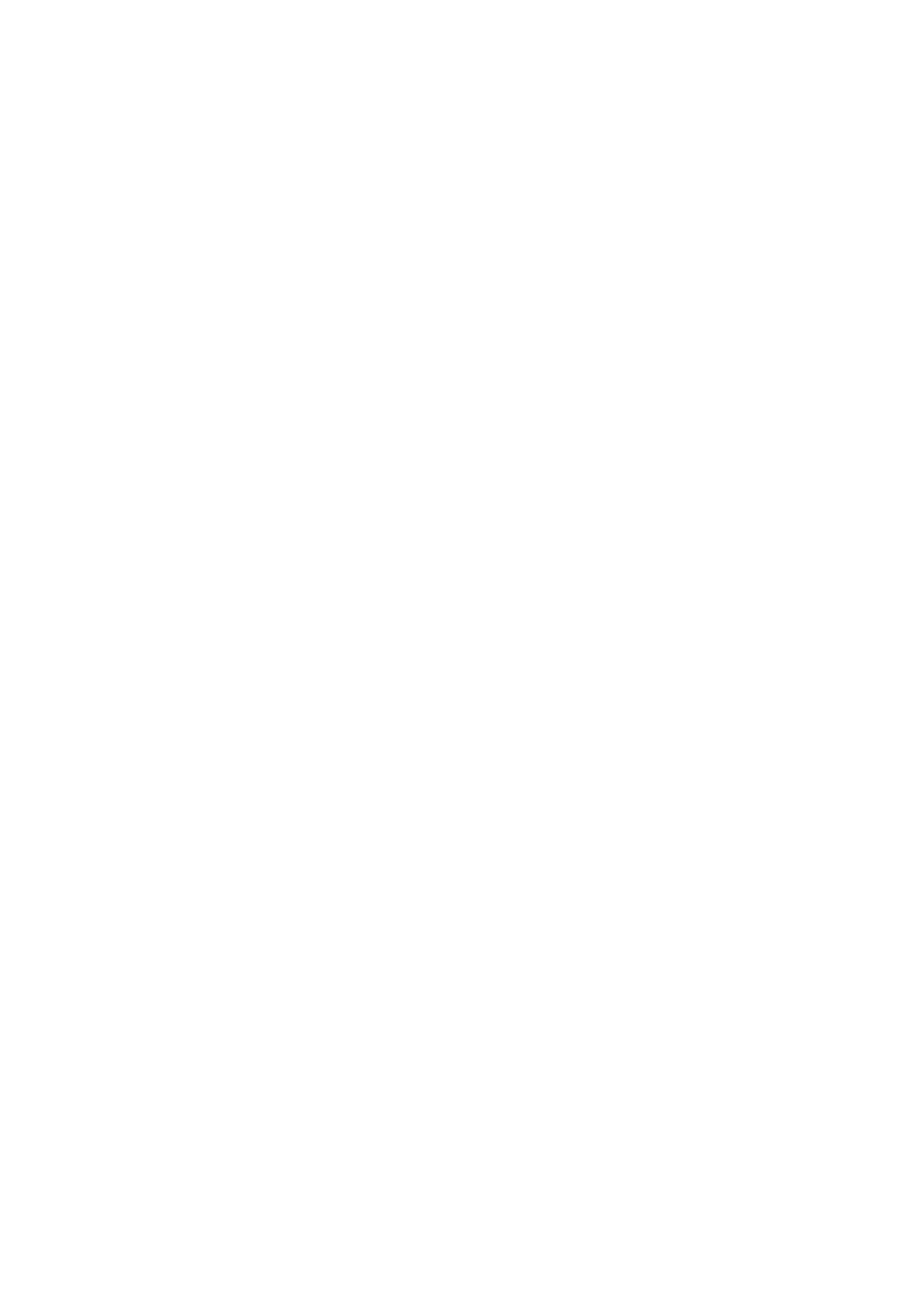#### Organizers:

Sam Bowman, New York University Yoav Goldberg, Bar-Ilan University Felix Hill, Google DeepMind Angeliki Lazaridou, Google DeepMind Omer Levy, University of Washington Roi Reichart, Technion – Israel Institute of Technology Anders Søgaard, University of Copenhagen

#### Program Committee:

Omri Abend Mohit Bansal Jose Camacho Collados Billy Chiu Allyson Ettinger Sahar Ghannay Anna Gladkova Mohit Iyyer Douwe Kiela Arne Kohn Andras Kornai Farhana Liza Oren Melamud Dmitrijs Milajevs Diarmuid O'Seaghdha Marek Rei Laura Rimell Naomi Saphra Roy Schwartz Gabriel Stanovsky Pontus Stenetorp Karl Stratos Yulia Tsvetkov Ivan Vulic Torsten Zesch

#### Invited Speaker:

Yejin Choi, University of Washington Kyunghyun Cho, New York University Jakob Uszkoreit, Google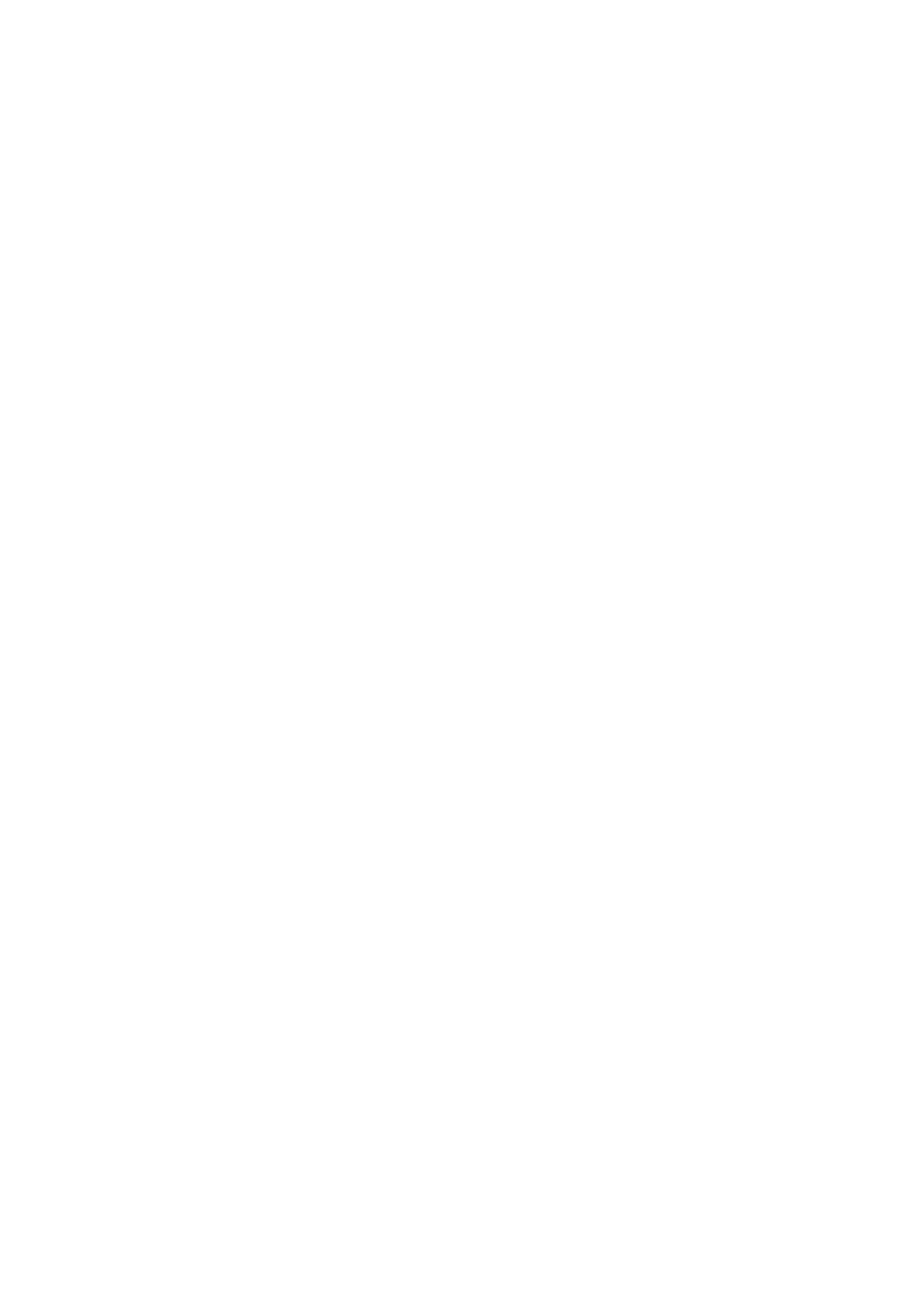## Table of Contents

| The RepEval 2017 Shared Task: Multi-Genre Natural Language Inference with Sentence Representations                                                                                       |
|------------------------------------------------------------------------------------------------------------------------------------------------------------------------------------------|
| Traversal-Free Word Vector Evaluation in Analogy Space<br>Xiaoyin Che, Nico Ring, Willi Raschkowski, Haojin Yang and Christoph Meinel11                                                  |
| Hypothesis Testing based Intrinsic Evaluation of Word Embeddings                                                                                                                         |
| Evaluation of word embeddings against cognitive processes: primed reaction times in lexical decision<br>and naming tasks                                                                 |
| Playing with Embeddings: Evaluating embeddings for Robot Language Learning through MUD Games                                                                                             |
| Recognizing Textual Entailment in Twitter Using Word Embeddings                                                                                                                          |
| Recurrent Neural Network-Based Sentence Encoder with Gated Attention for Natural Language Infer-<br>ence<br>Qian Chen, Xiaodan Zhu, Zhen-Hua Ling, Si Wei, Hui Jiang and Diana Inkpen 36 |
| Shortcut-Stacked Sentence Encoders for Multi-Domain Inference                                                                                                                            |
| Character-level Intra Attention Network for Natural Language Inference                                                                                                                   |
| Refining Raw Sentence Representations for Textual Entailment Recognition via Attention                                                                                                   |
| LCT-MALTA's Submission to RepEval 2017 Shared Task                                                                                                                                       |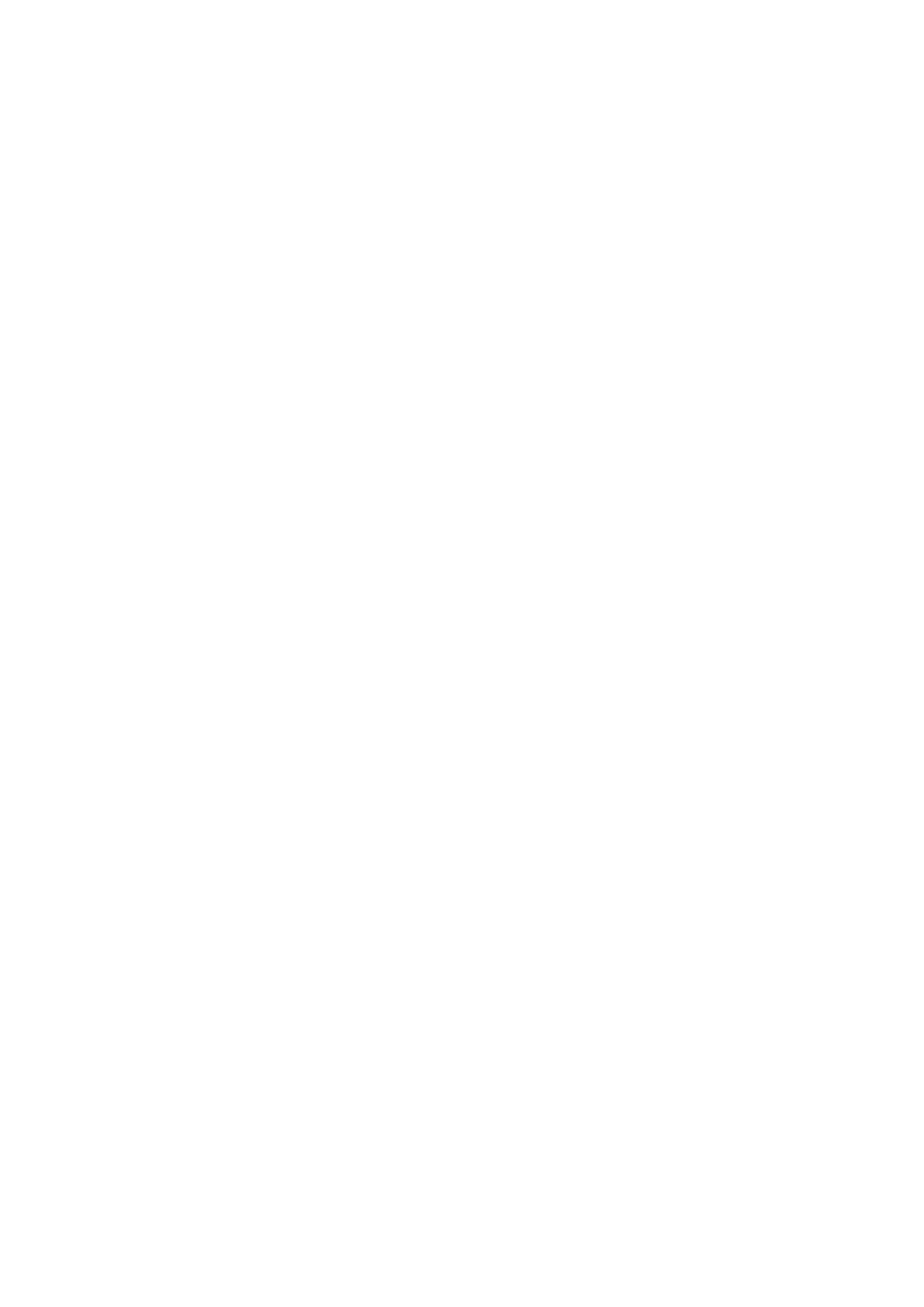## Conference Program

Friday, September 8, 2017

- 09:00–09:20 Opening Remarks
- 09:20–09:55 Shared task report

*[The RepEval 2017 Shared Task: Multi-Genre Natural Language Inference with Sen](#page-0-0)[tence Representations](#page-0-0)* Nikita Nangia, Adina Williams, Angeliki Lazaridou and Samuel Bowman

- 09:55–10:30 Yejin Choi (University of Washington)
- 10:30–11:00 Coffee Break (set up posters)
- 11:00–11:35 Jakob Uszkoreit (Google Research)
- 11:35–12:10 Kyunghyun Cho (New York University)

#### 12:10–12:30 Few Minutes Madness (Evaluation Proposals)

*[Traversal-Free Word Vector Evaluation in Analogy Space](#page-0-0)* Xiaoyin Che, Nico Ring, Willi Raschkowski, Haojin Yang and Christoph Meinel

*[Hypothesis Testing based Intrinsic Evaluation of Word Embeddings](#page-0-0)* Nishant Gurnani

*[Evaluation of word embeddings against cognitive processes: primed reaction times](#page-0-0) [in lexical decision and naming tasks](#page-0-0)* Jeremy Auguste, Arnaud Rey and Benoit Favre

*[Playing with Embeddings : Evaluating embeddings for Robot Language Learning](#page-0-0) [through MUD Games](#page-0-0)* Anmol Gulati and Kumar Krishna Agrawal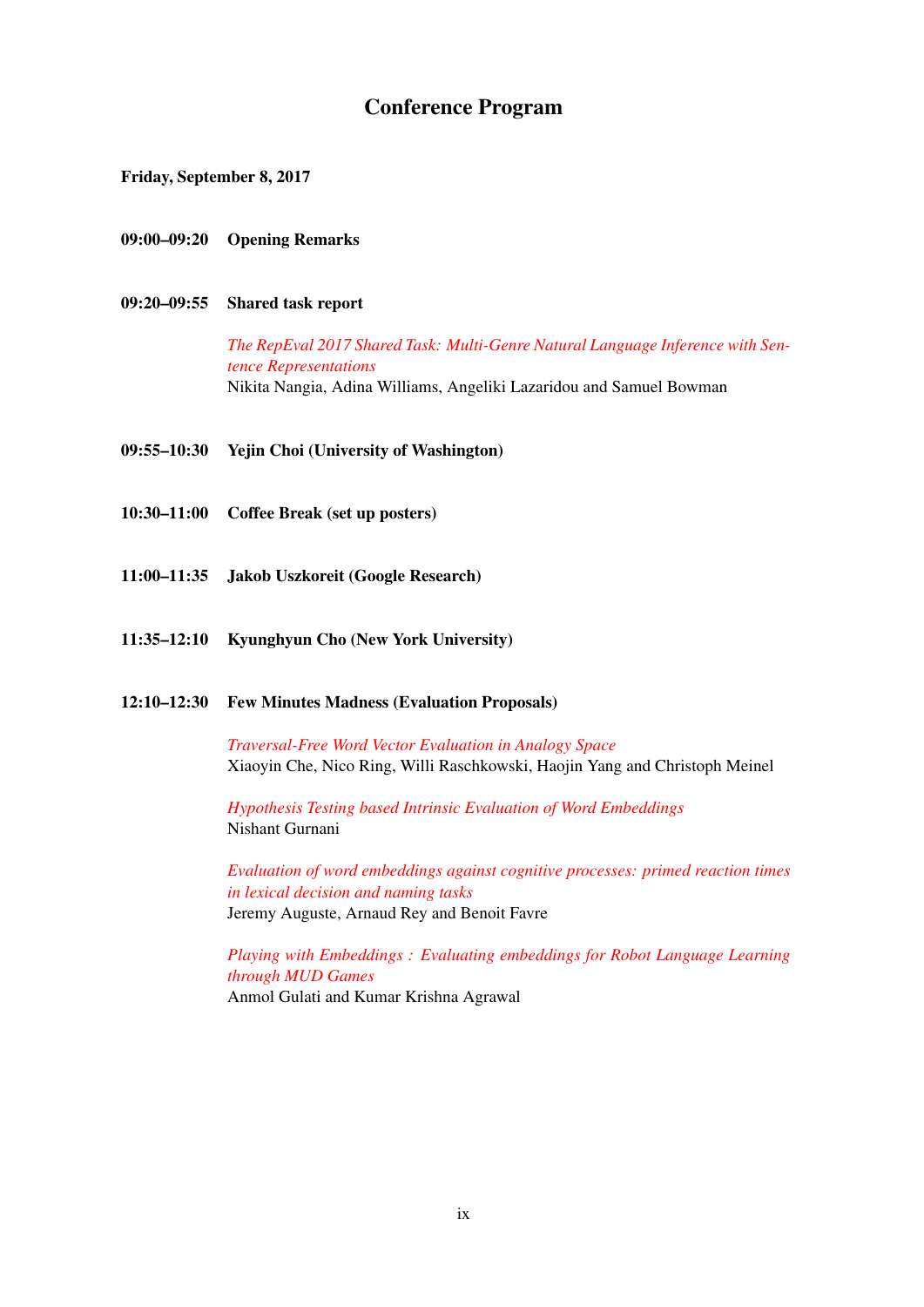#### Friday, September 8, 2017 (continued)

*[Recognizing Textual Entailment in Twitter Using Word Embeddings](#page-0-0)* Octavia-Maria Şulea

- 12:30–14:00 Lunch (somewhere together if pos)
- 14:00–14:30 Contributed Talks (shared task systems)
- 14:00–14:15 *[Recurrent Neural Network-Based Sentence Encoder with Gated Attention for Natu](#page-0-0)[ral Language Inference](#page-0-0)* Qian Chen, Xiaodan Zhu, Zhen-Hua Ling, Si Wei, Hui Jiang and Diana Inkpen
- 14:15–14:30 *[Shortcut-Stacked Sentence Encoders for Multi-Domain Inference](#page-0-0)* Yixin Nie and Mohit Bansal

#### 14:30–15:30 Posters and discussion

*[Character-level Intra Attention Network for Natural Language Inference](#page-0-0)* Han Yang, Marta R. Costa-jussà and José A. R. Fonollosa

*[Refining Raw Sentence Representations for Textual Entailment Recognition via At](#page-0-0)[tention](#page-0-0)* Jorge Balazs, Edison Marrese-Taylor, Pablo Loyola and Yutaka Matsuo

*[LCT-MALTA's Submission to RepEval 2017 Shared Task](#page-0-0)* Hoa Vu